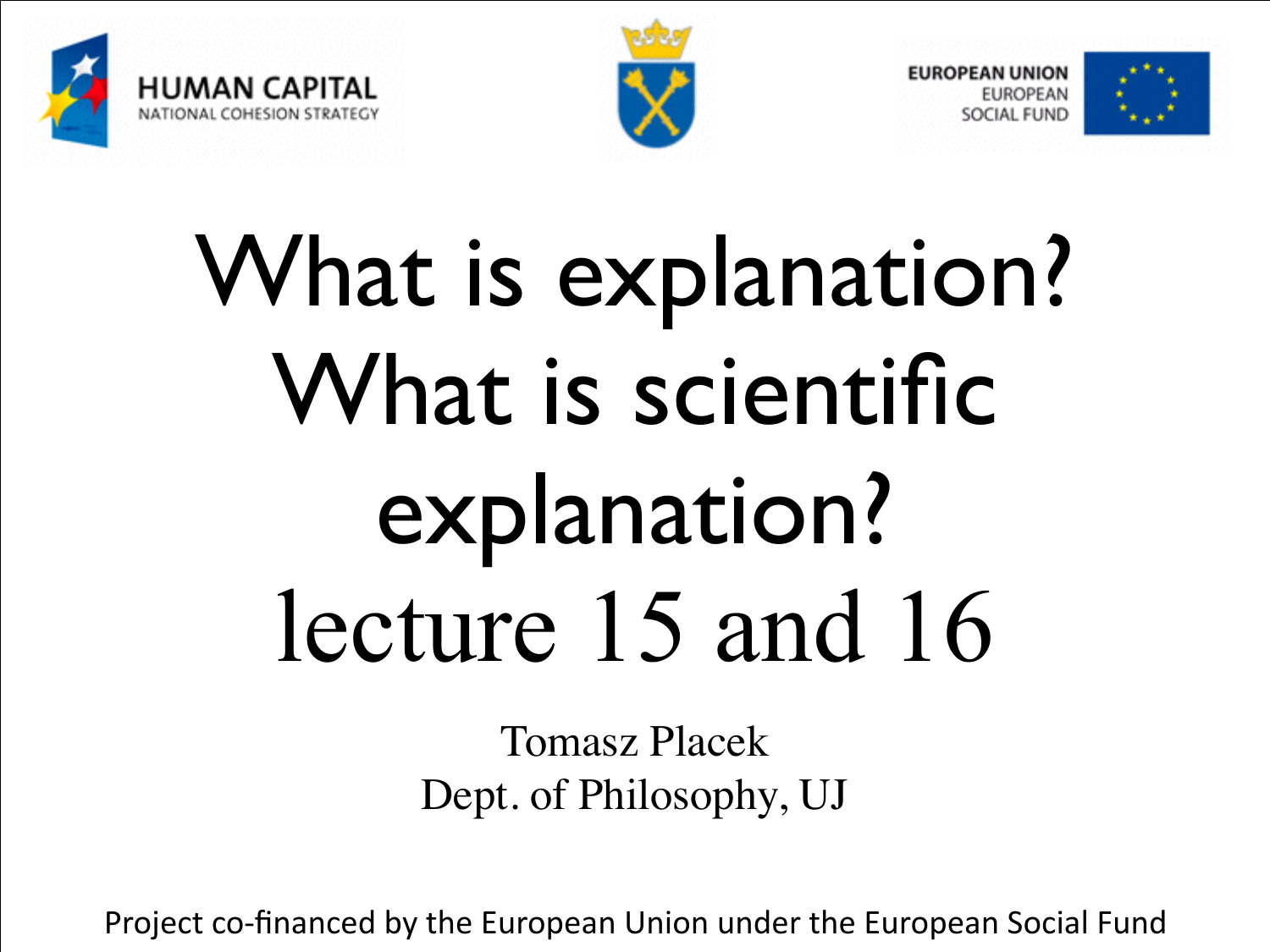Uncontroversially, science aims to provide explanations.

Moreover, we seem to agree, when confronted with examples, whether or not they provide explanation.

Examples of common sense explanation, and explanations in particular sciences. The latter appeal to laws.

Further category: understanding. Allegedly, humanities provide understanding, over and above explanations.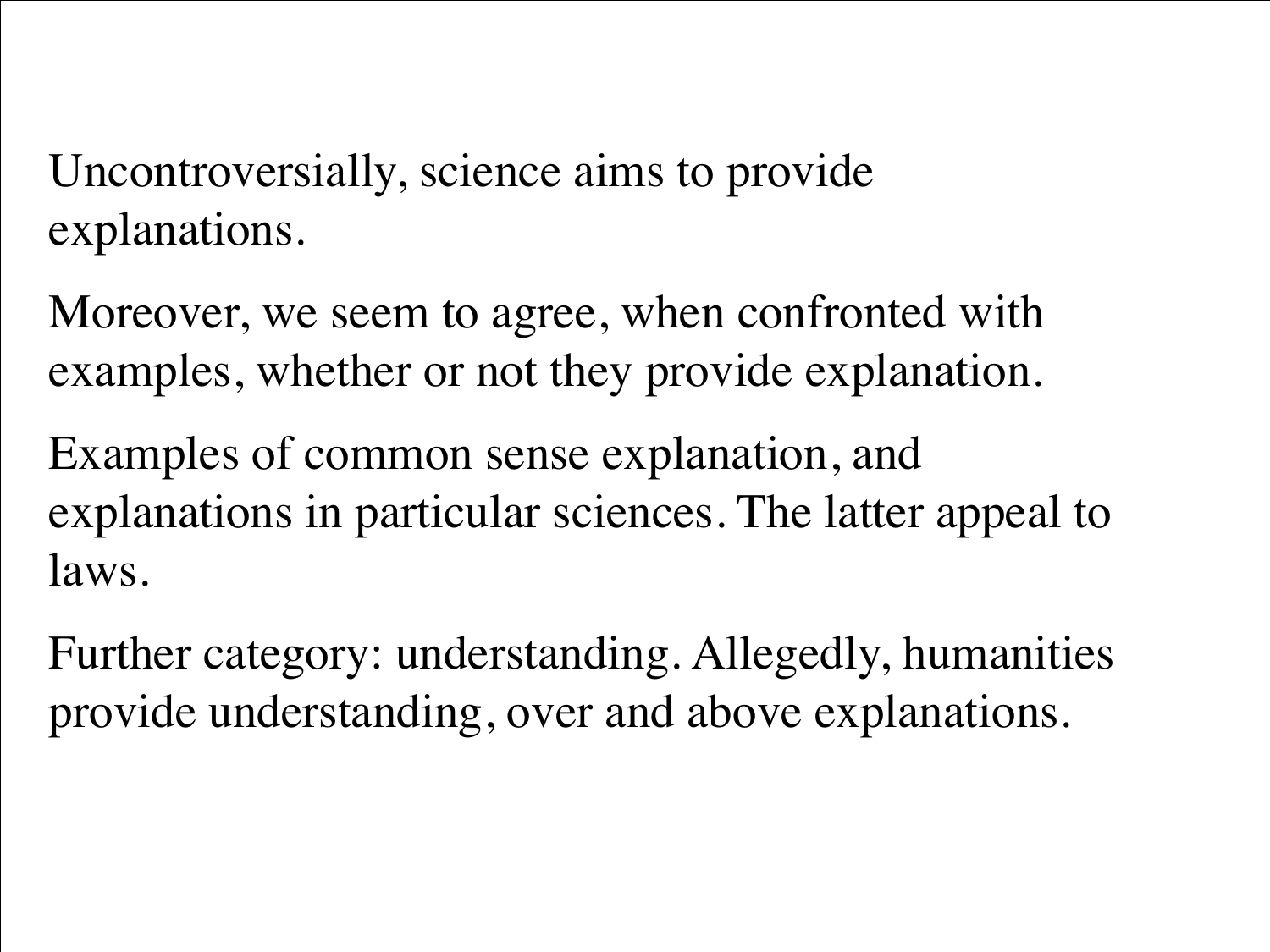Despite unanimity in diagnosing particular cases, there is no paradox-free model of explanation.

First model: nomological-deductive (C. Hempel  $1950's$ ).

Assumption: we explain facts, not laws.

To explain fact that *p* means to deduce *p* from laws of nature and some other facts.

 $(law = nomos (gr.))$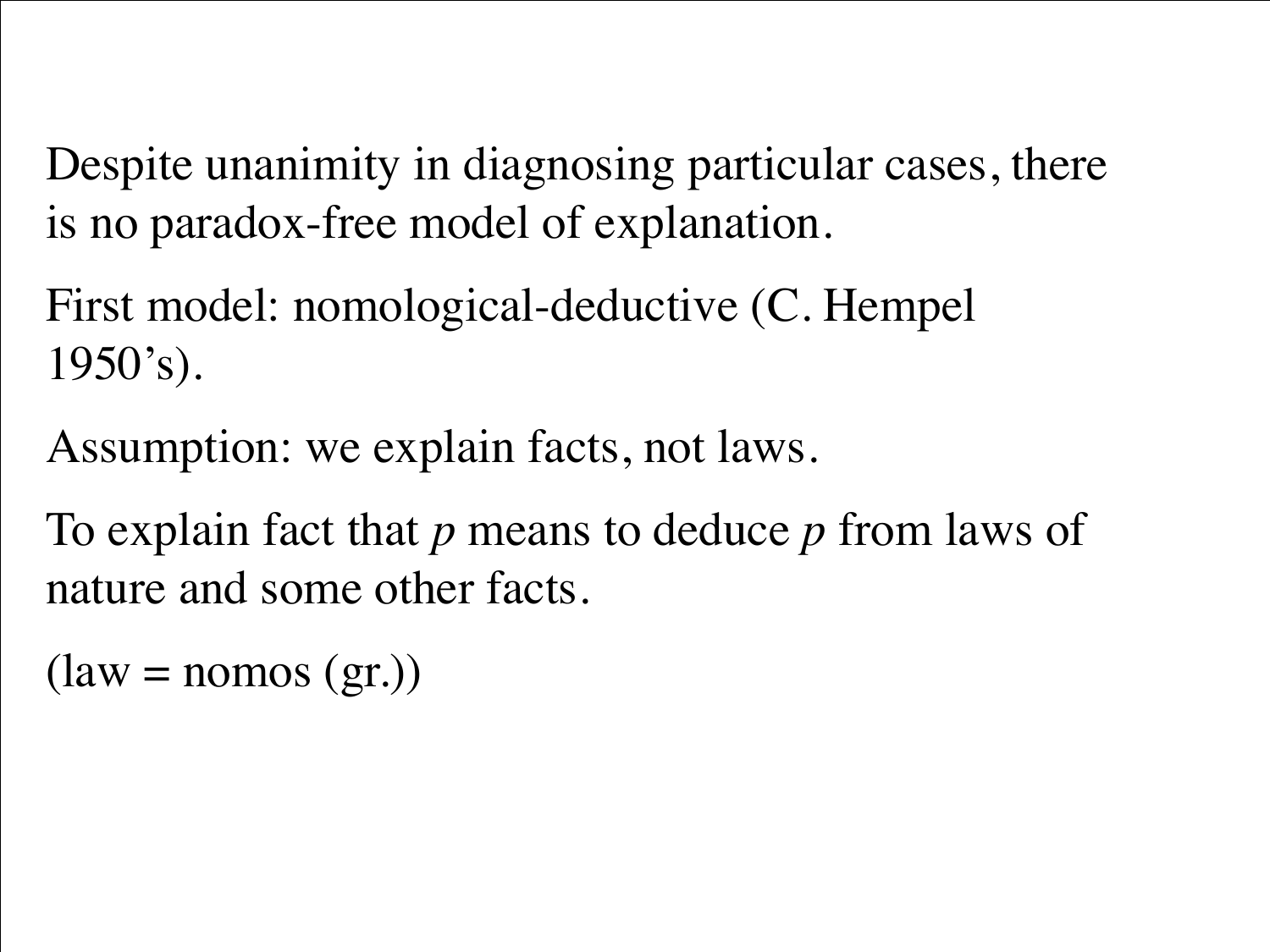Illustration: John rejects supper, though he has been deprived of food and sleep for 7 days, and is extremely fatigued.

(1) Hunger mechanism requires the functioning rhythmic contractions of the smooth muscles of a duodena (biological law)

(2) Extreme fatigue / deprivation of food or sleep impairs the functioning of smooth muscles of a duodena (law)

(3) John is extremely tired (fact)

(4) J's hunger mechanism does not function properly (from 1, 2 and 3)

(5) J rejects food.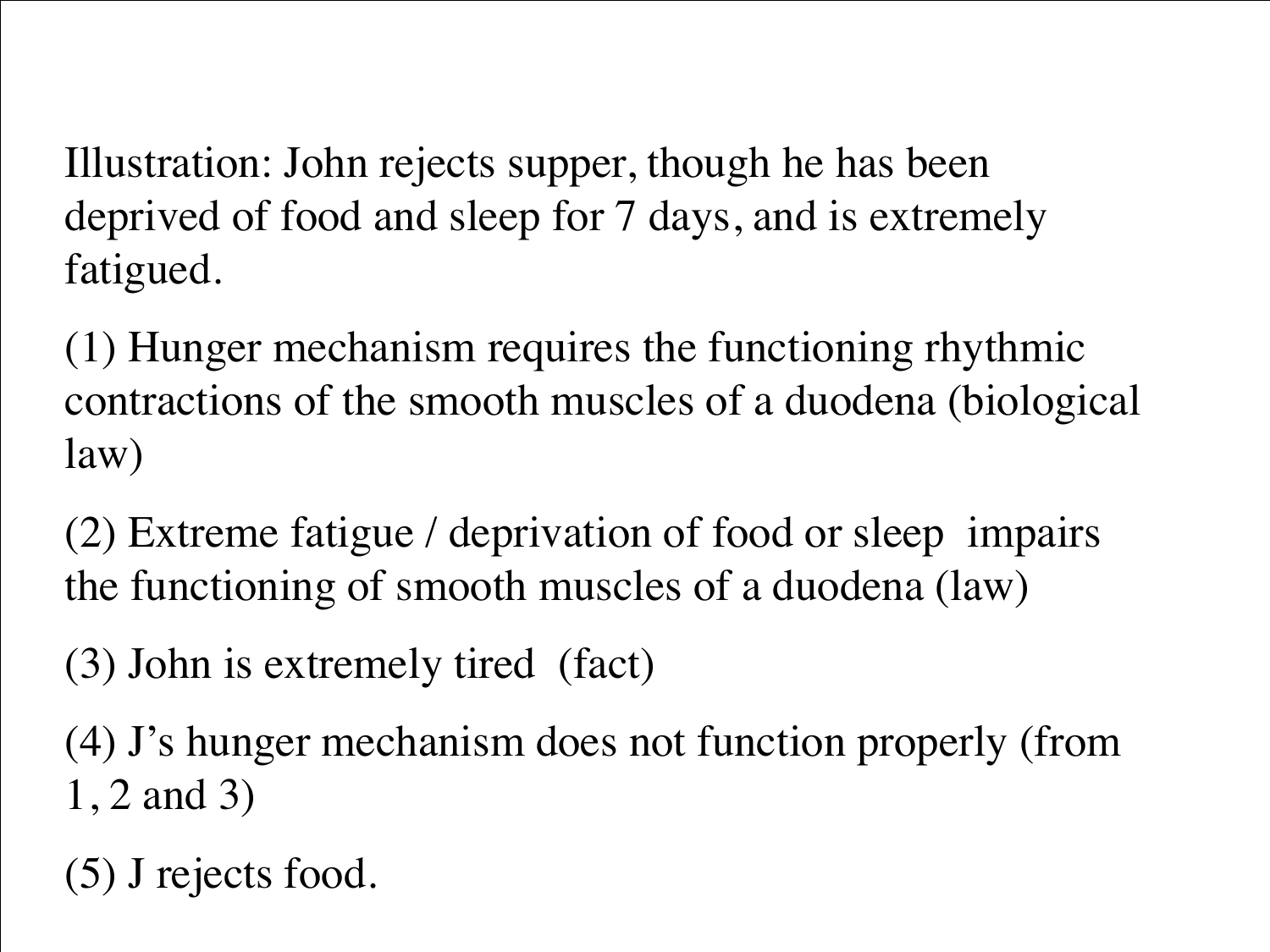Some explanations appeal to probabilities rather than certainties. Hence,

# INDUCTIVE-NOMOLOGICAL MODEL (STATISTICAL VERSION)

To explain the fact that *p* is to exhibit that laws of nature plus other facts impose high probability on p. Illustration:

explain the fact that that after 7 days John recovered from an influenza.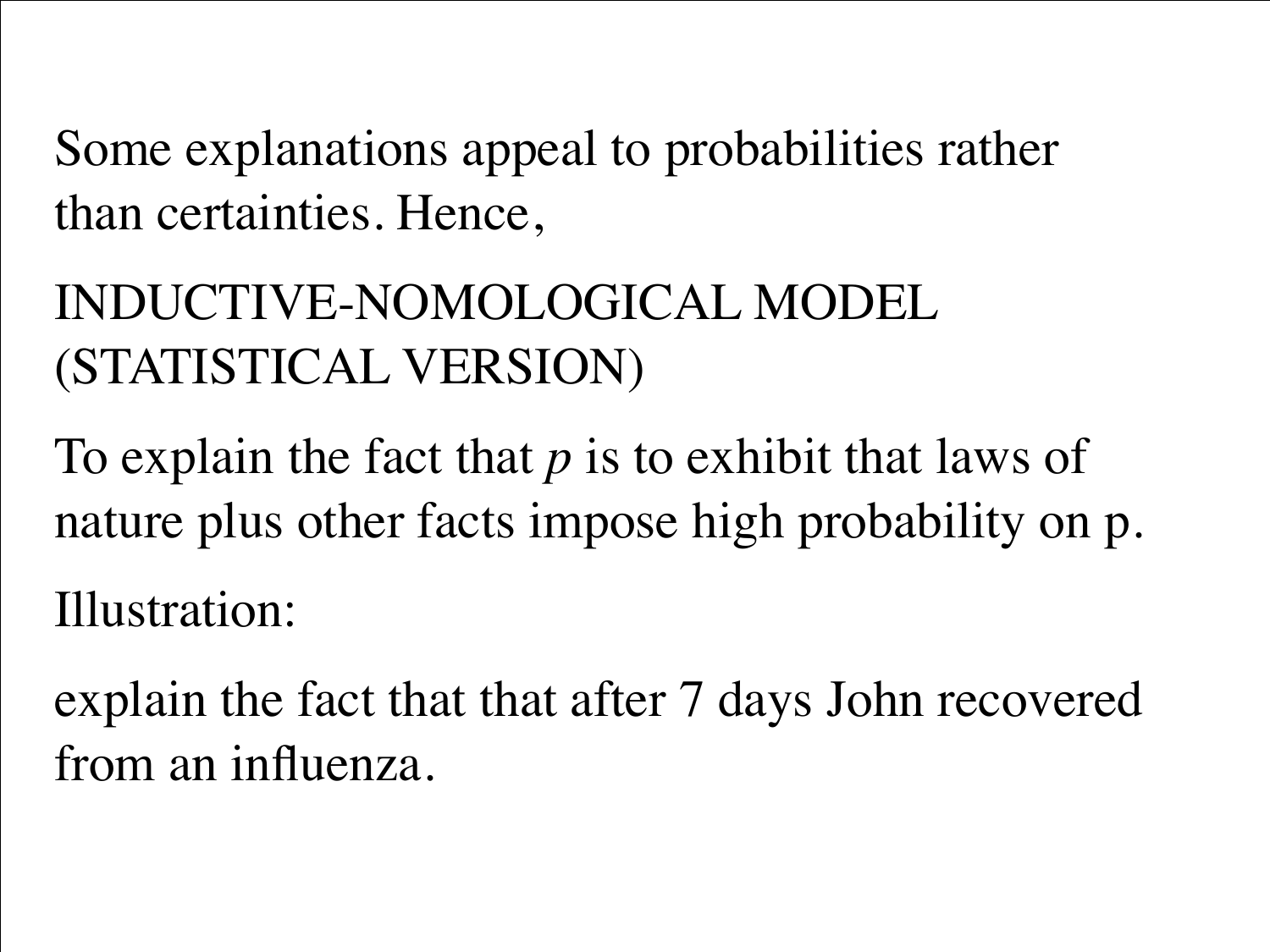# PROBLEMS FOR THE NOMOLOGICAL MODELS

- (a) Explanation is asymmetric, deduction is not. Example: length of a shade and hight of a tower. (b) There are deductions from laws of nature that are not (intuitively speaking) explanations. Example: A Martian's "explanation" why Fred does
- not get pregnant.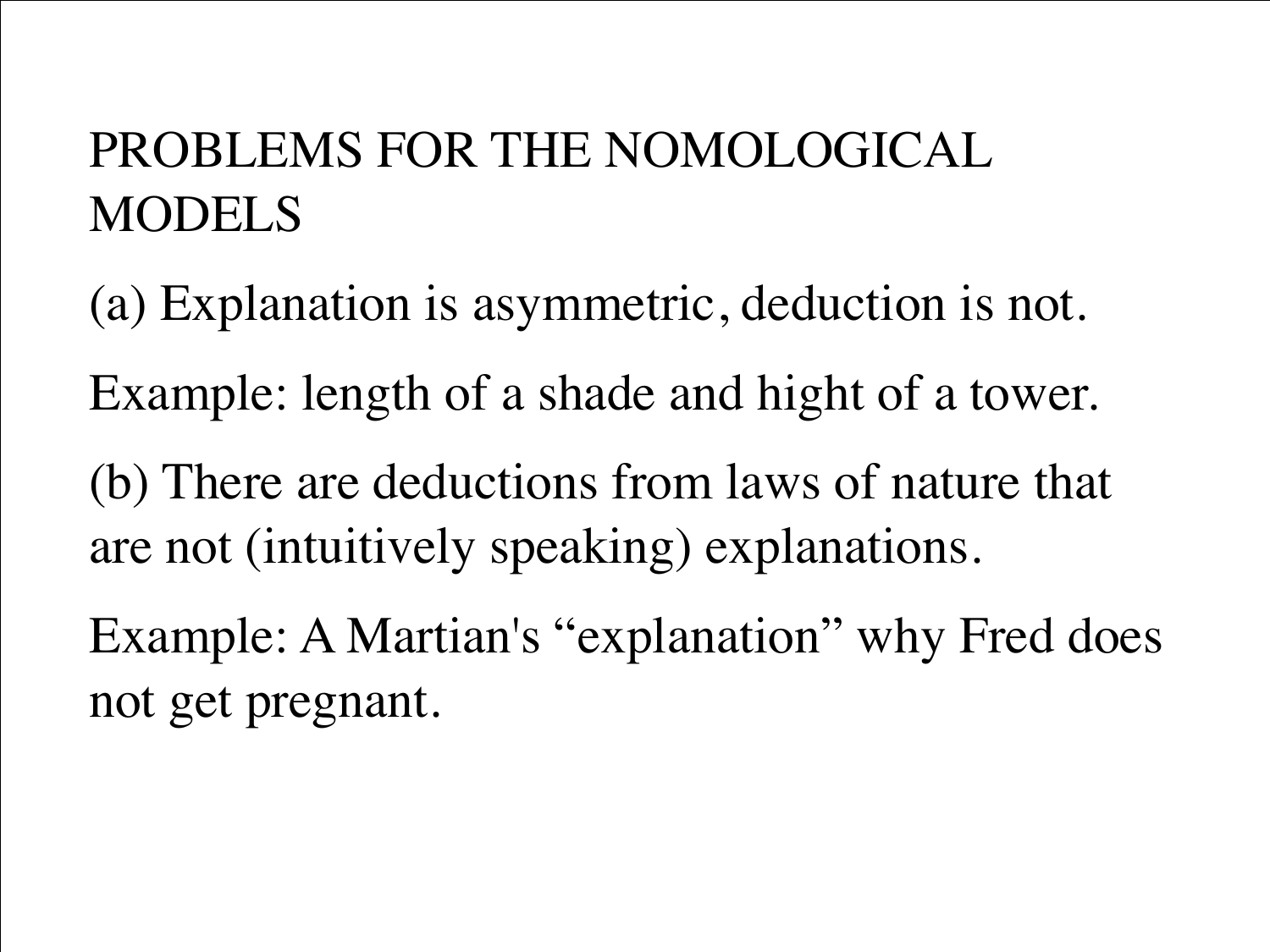(c) The problem of small probabilities. Example: John suffers from general paresis because he's got untreated syphilis. This sounds like a good explanation because the only way to get general paresis is to have syphilis and not treat it. However, from the n-d model's perspective, it is not good, since only a small fraction of those with untreated syphilis develop general paresis.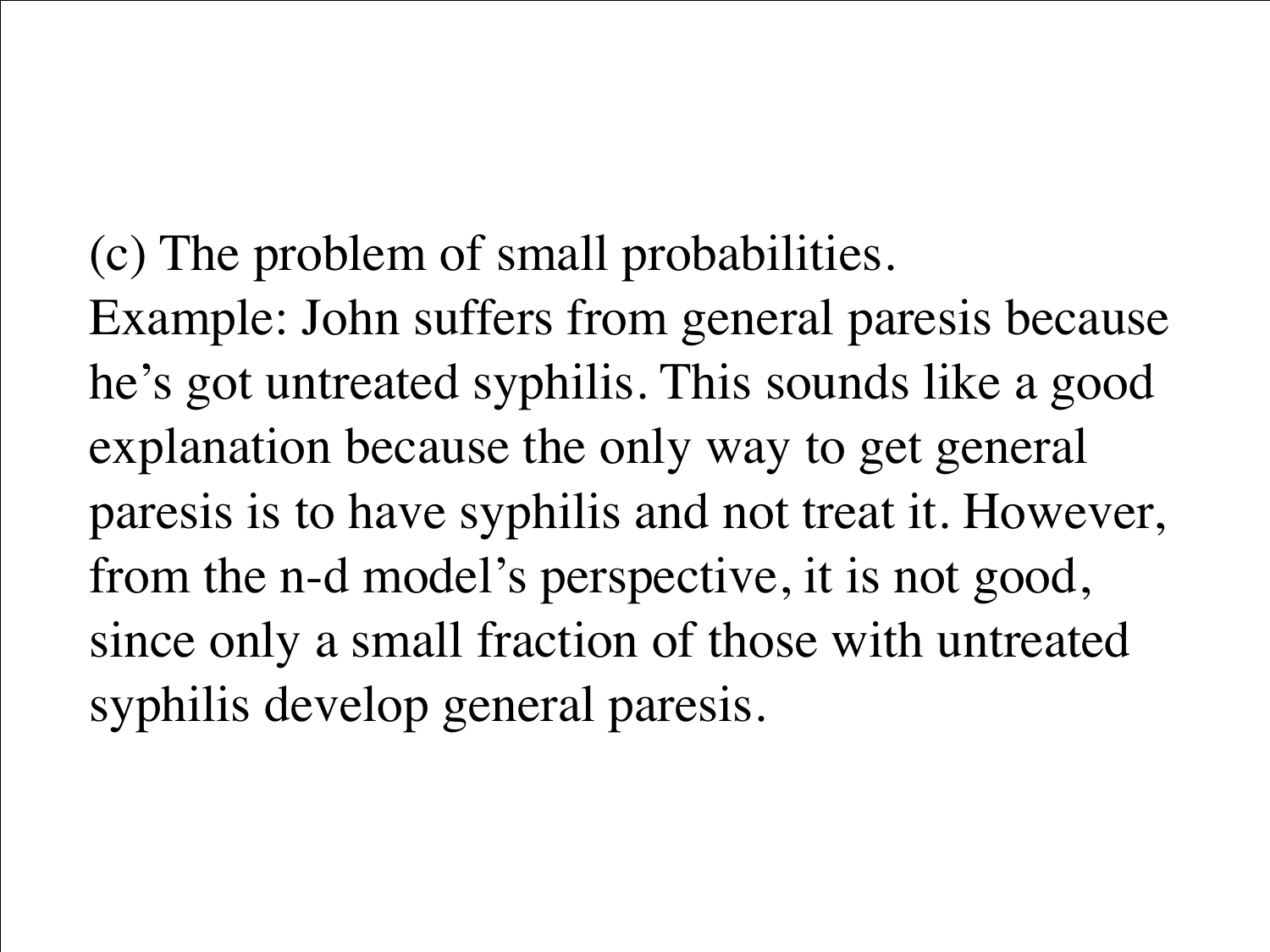Suggestion: consider an argument with small probabilities as a sketch of some future argument, with probabilities eliminated by an appeal to some determining factors.

 Although this method is used in medical sciences, it is controversial in handling of quantum phenomena.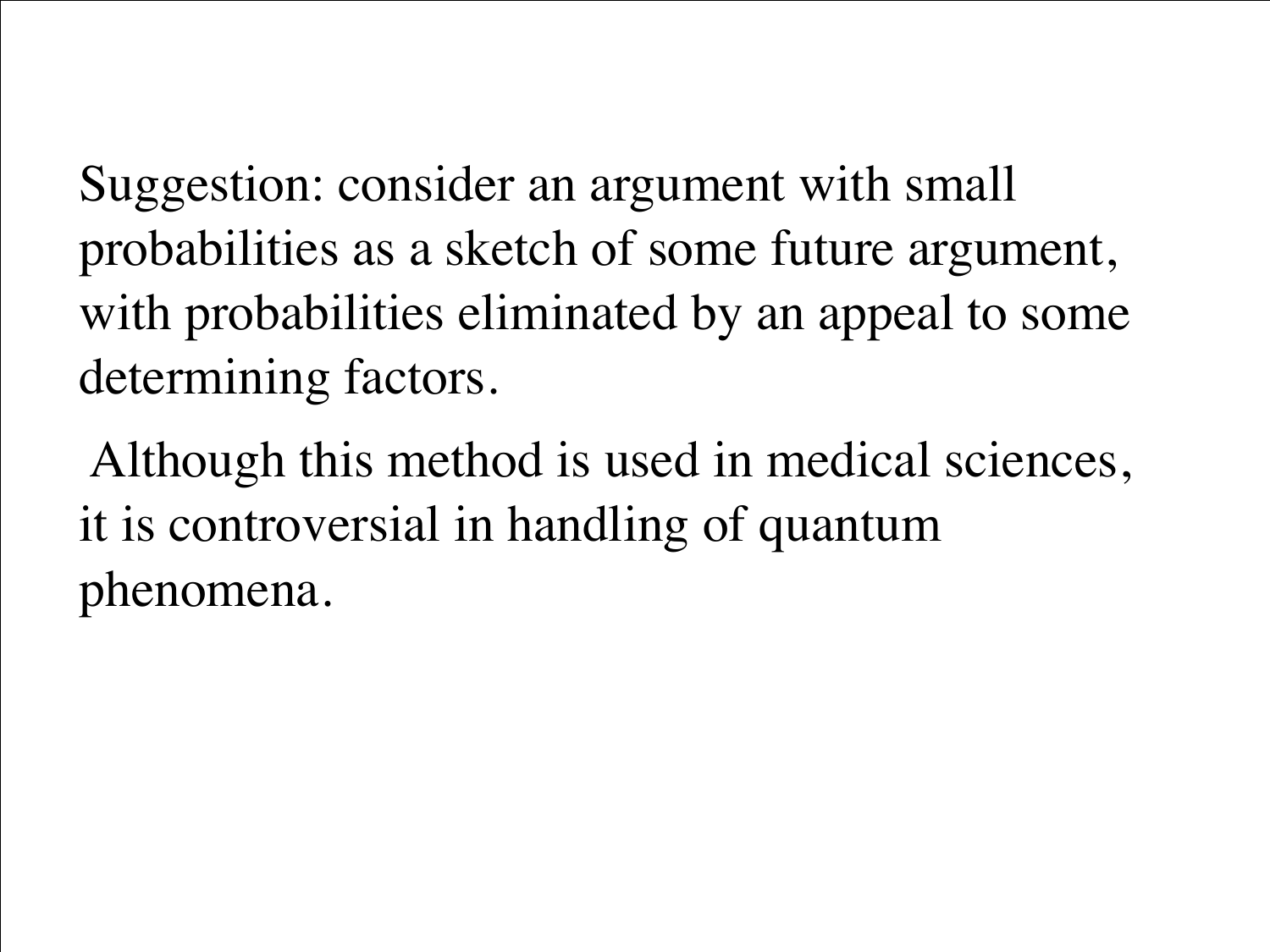Causality kicks in: a former soldier, once exposed to nuclear radiation, suffers from leukemia, whereas all other soldiers from his battalion, exposed as well to the radiation, are healthy. How is that possible? A call for statistical-causal explanation.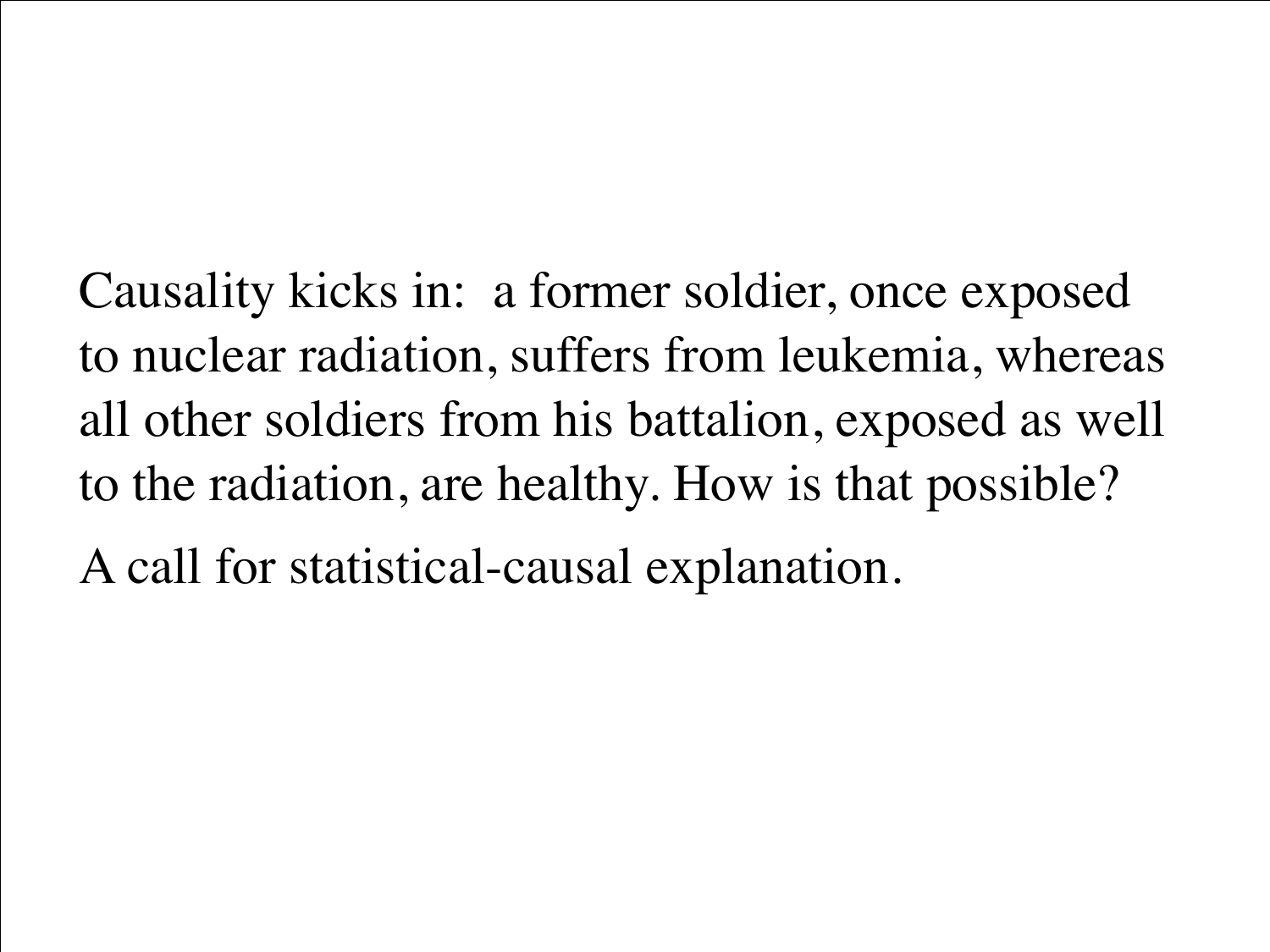### CAUSAL-STATISTICAL MODEL (SALMON)

To explain the fact that że *p* amounts to (1) exhibiting a causal mechanism leading to the occurrence of that fact and (2) to show that the factors appealed to are statistically relevant to the fact explained.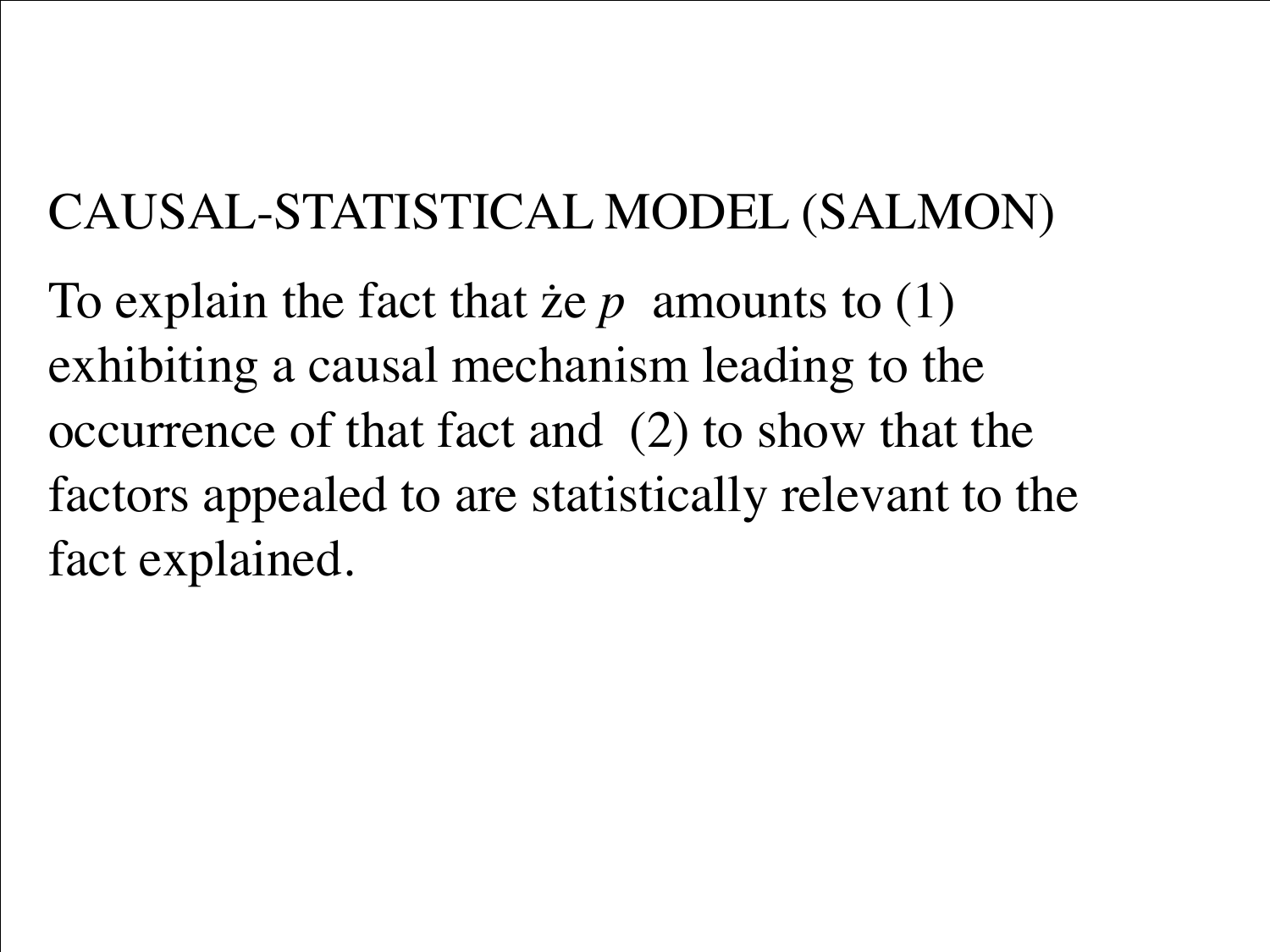What is a causal mechanism?

(1) a process is a time-like worldline or wormline of some object;

(2) a proces is called "causal" if it can transmit marks.

Illustration: application to the story about a soldier with leukemia.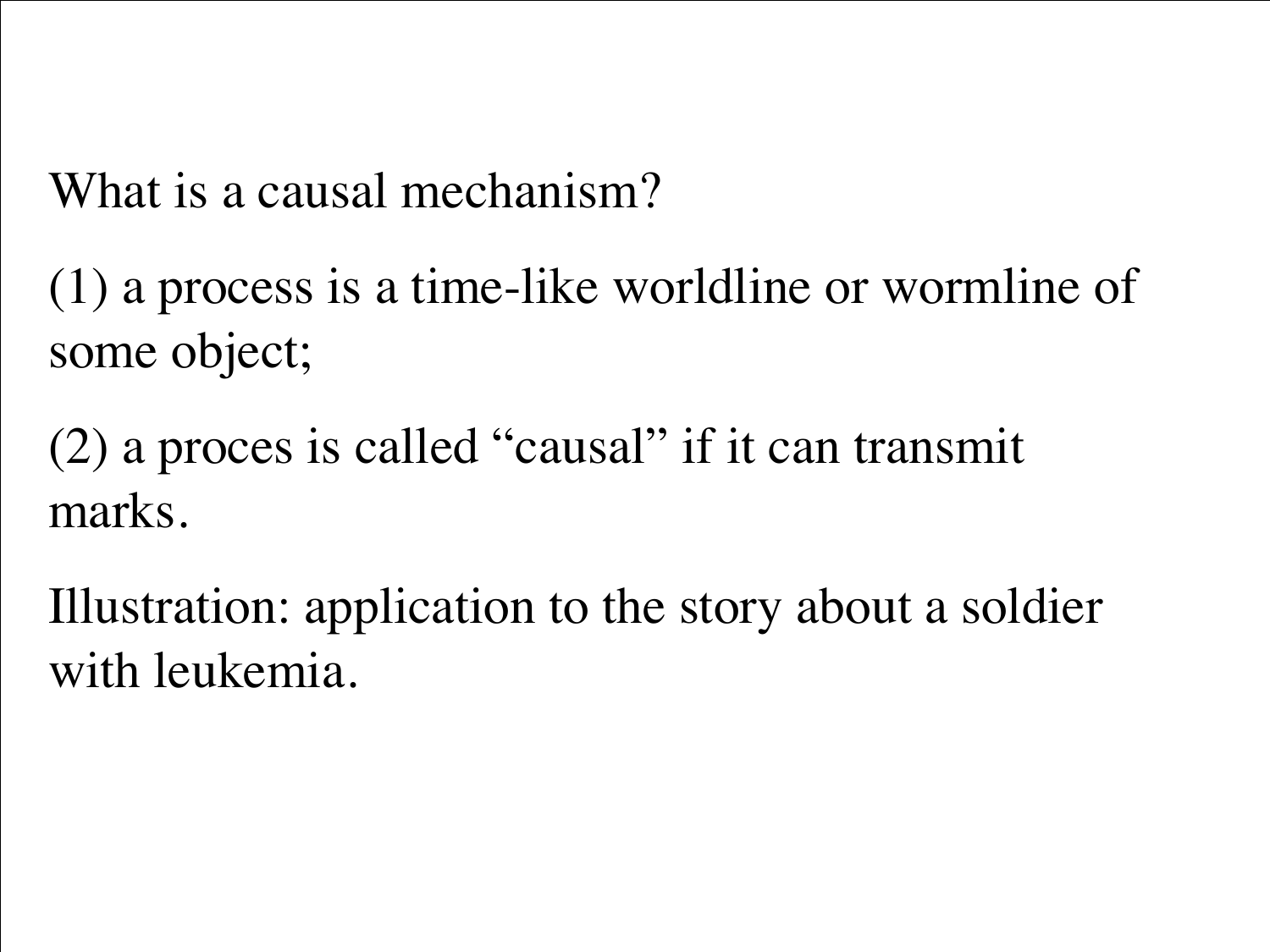What does it mean that A is statistically relevant to B?

A slogan: A imposes higher probability on B. Two equivalent formalizations:

(\*)  $p(B \setminus A) > p(B) = p(B \setminus A)p(A) + p(B \setminus A)$ p(non-A), where

 $p(\lambda)$  stands for conditional probability,  $(**)$  p( $B \ A) > p$  (B \non-A).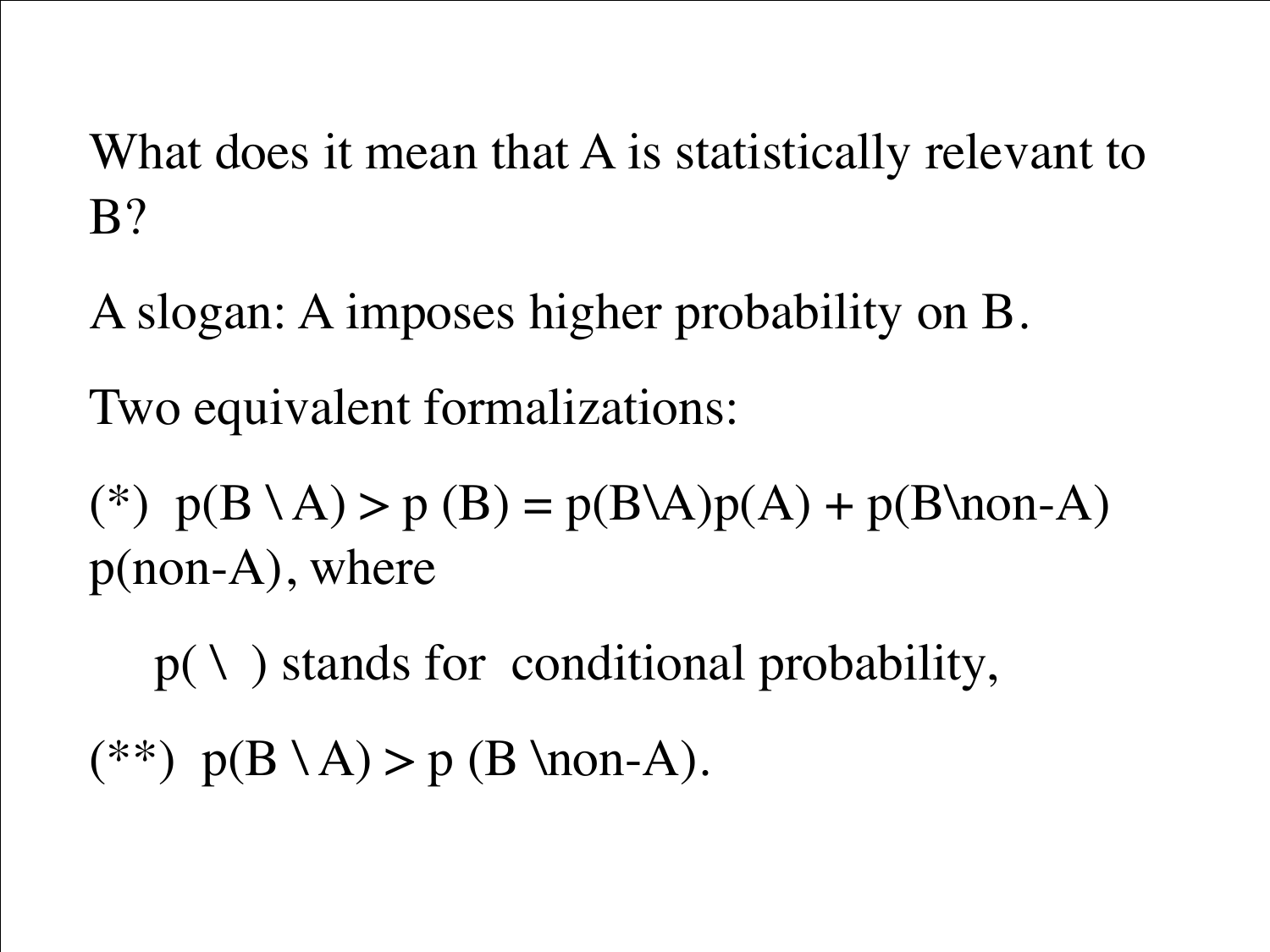In itself, this is problematic: falling barometer's readings are statistically relevant to the coming storm. But the argument that "there is a storm because the barometer's readings have been falling" is childish.

One would like to say that there is a common cause of falling barometer's readings and the coming storm. namely at atmospheric front with low pressure.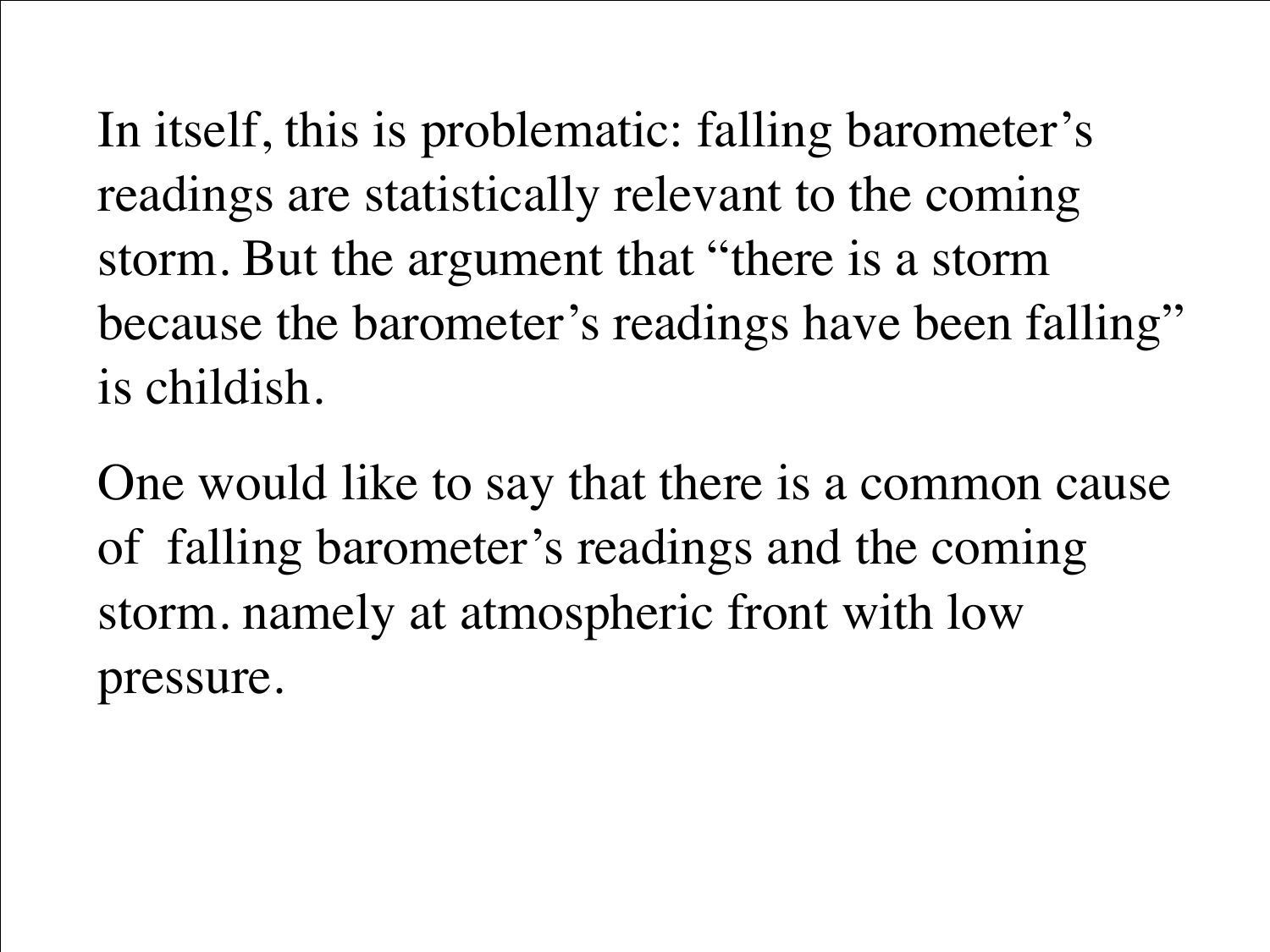Common cause principle (Reichenbach)

Suppose that  $p(B \setminus A) > p(B)$ , but A does not cause B. Then there is some C, a common cause of A and B that satisfies:

(1)  $p(A \cap C) > p(A)$   $p(B \cap C) > p(B)$ (2)  $p(A \setminus BC) = p(A \setminus C)$   $p(B \setminus AC) = p(B \setminus C)$ (3)  $p(A \setminus B \text{ non-}C) = p(A \setminus \text{non-}C)$   $p(B \setminus A \text{ non-}C) = p(B \setminus \text{non-}C)$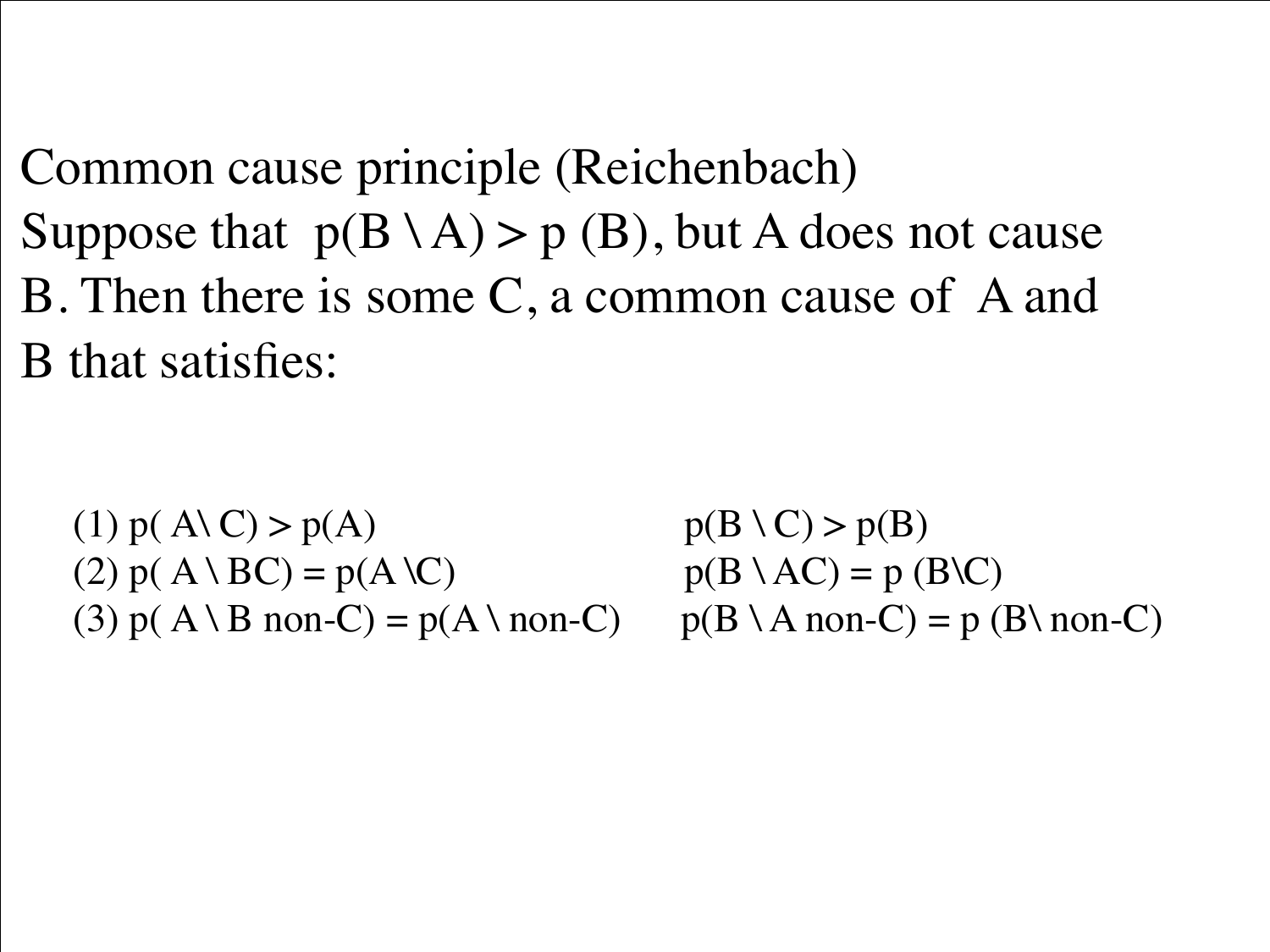numanistyczny i mzynierski. Dane statystyczne przeustawia ponizsza tabela.

statystycznych) nazywane jest paradoksem Simpsona.<sup>28</sup> Rozwazmy dla przyk ˙ ładu

| Kandydaci i przyjęci na UD i jego dwa wydziały w 2007 r. |      |      |              |              |              |              |
|----------------------------------------------------------|------|------|--------------|--------------|--------------|--------------|
|                                                          | K    | M    | $K \wedge H$ | $M \wedge H$ | $K \wedge I$ | $M \wedge I$ |
| kandydaci                                                | 1400 | 1500 | 500          | 800          | 900          | 700          |
| przyjęci P                                               | 700  | 700  | 100          | 200          | 600          | 500          |
| nieprzyjęci                                              | 700  | 800  | 400          | 600          | 300          | 500          |
| proporcja                                                | 1/2  | 7/15 | 1/5          | 1/4          | 6/9          | 5/7          |

Interpretując powyższe proporcje jako prawdopodobieństwa odpowiednich zdarzeń, mamy

w 2007 roku. Bycie kobiet przyczynowym 2007 roku. Bycie kobiet przyczynowym czynnikiem działający przyczynowym<br>Przyczynowym czynnikiem działającynowym czynnikiem działającynowym w 2007 roku. Było przyczynowym w 2007 roku

$$
1/2 = p(P | K) > p(P | M) = 7/15, \text{ ale}
$$
  
\n
$$
1/5 = p(P | K \wedge H) < p(P | M \wedge H) \cdot 1/4 \text{ i}
$$
  
\n
$$
6/9 = p(P | K \wedge I) < p(P | M \wedge I) = 5/7.
$$
\n(6)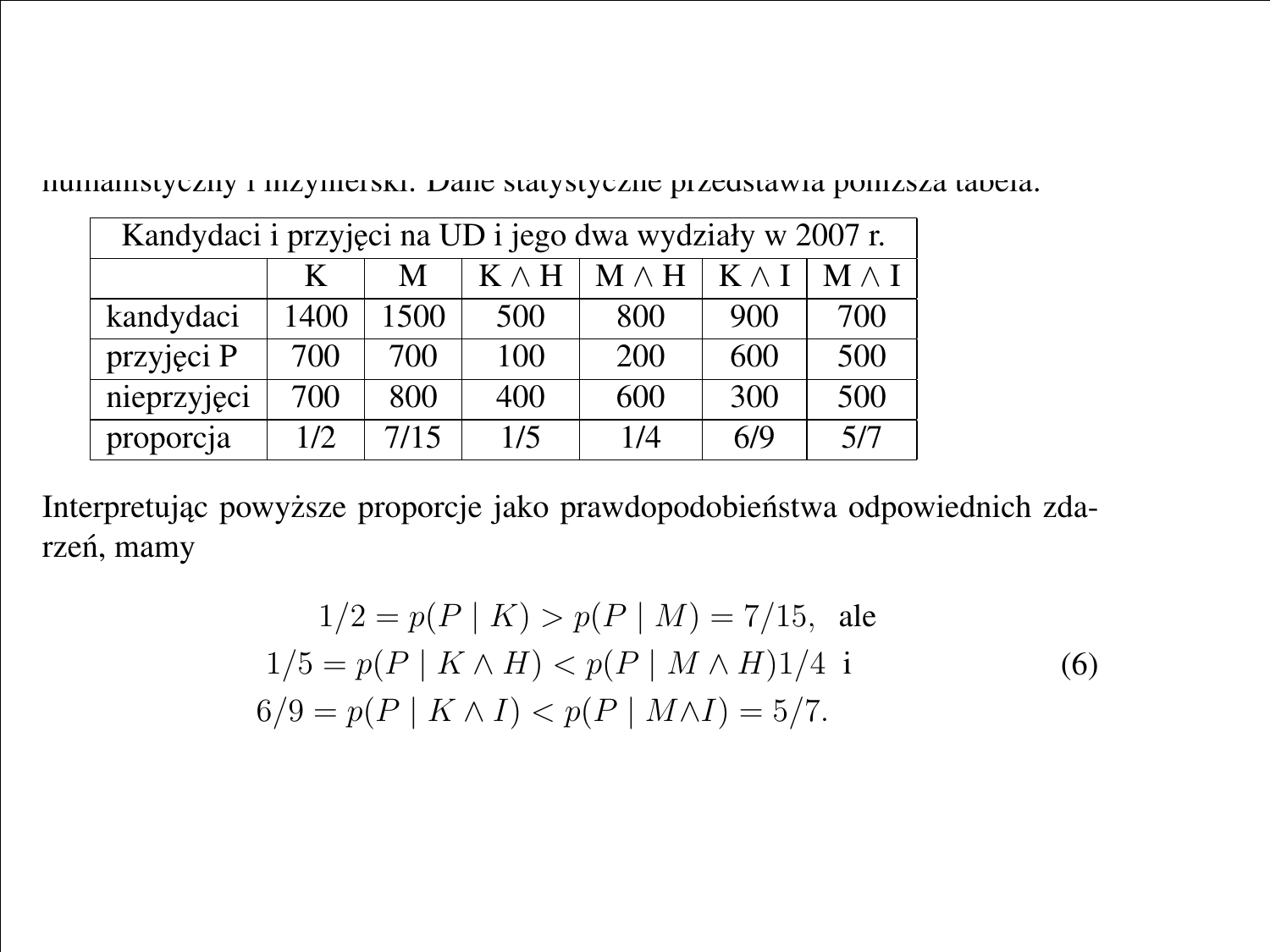# Problems:

(a) the common cause principle implies (if taken together with some intuitive assumption), Bell's inequities, which are most likely empirically violated.

(b) Simpson paradox for rising of probabilities.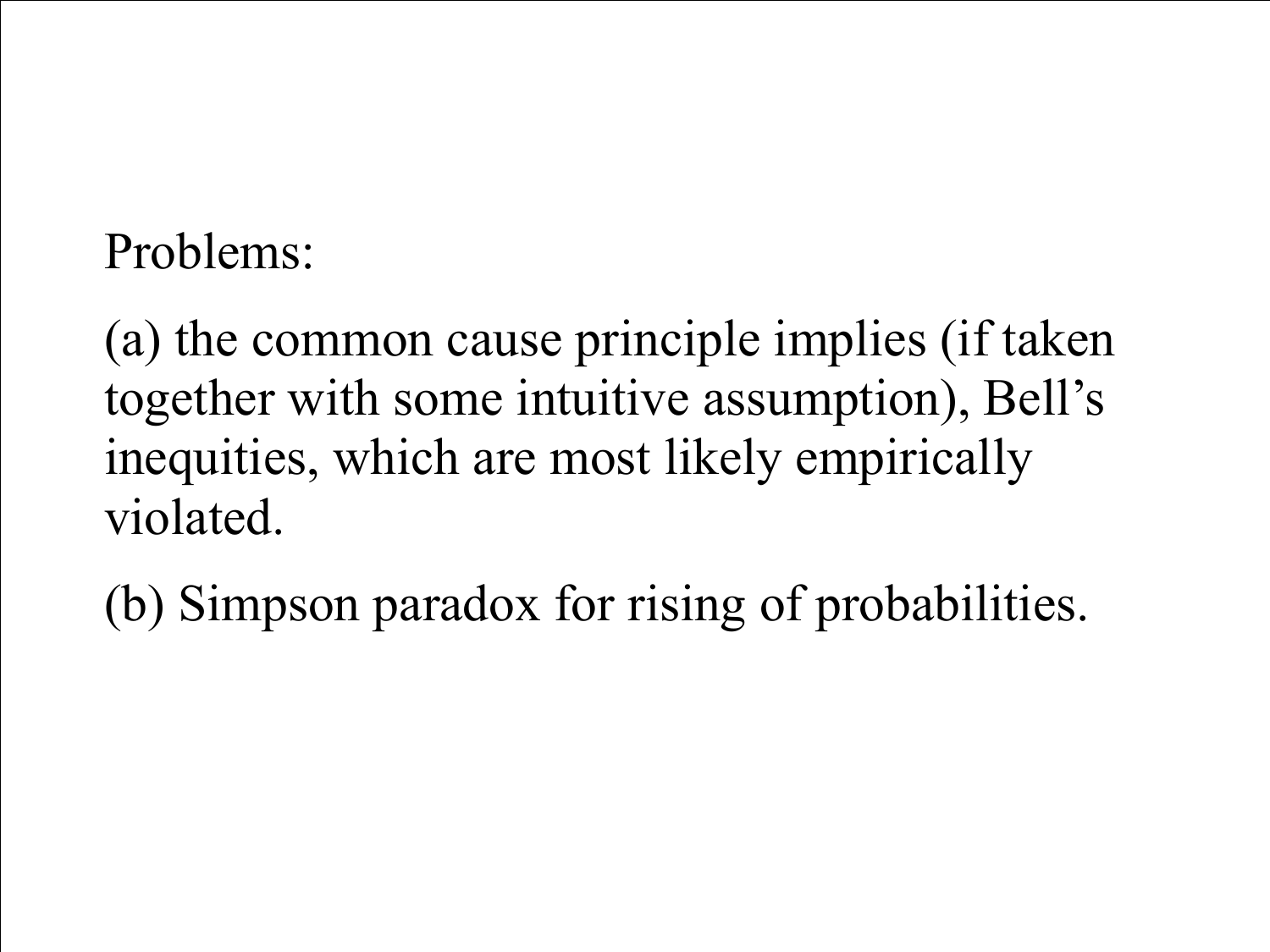# PRAGMATIC THEORY OF EXPLANATION (VAN FRAASSENA)

An explanation is an answer to a why-question. What is a why-question?

First, draw a distinction: interrogative sentence vs question, analogous to the distinction

assertive sentence vs. proposition.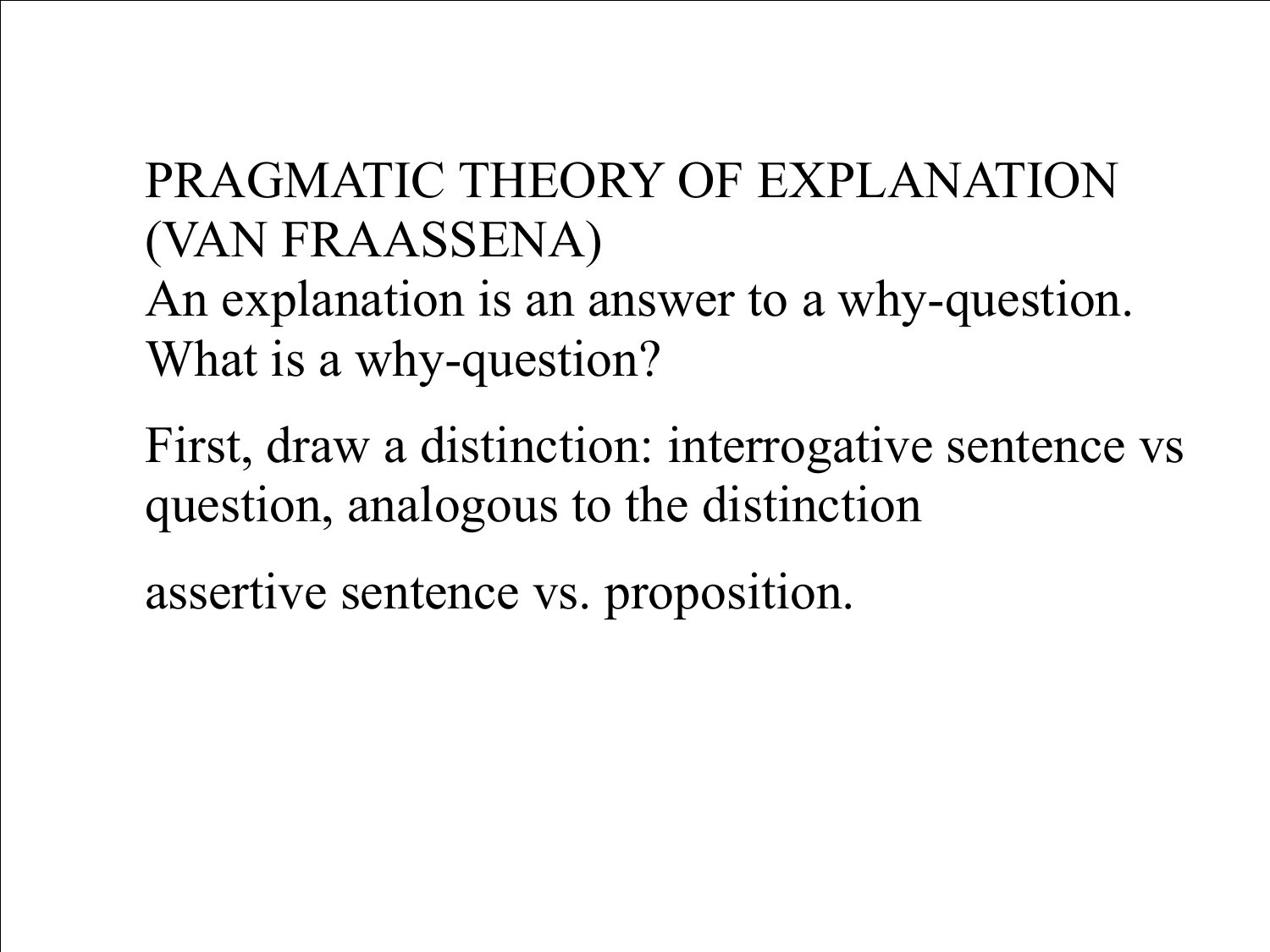A why-question is a triple  $\langle P, X, R \rangle$ , where P is the question's theme, X is its contrast class, and R is the relevance relation.

Illustrations:

why P (theme) is not enough to capture a question? (why *A* ate an apple? why A *ate* an apple? why A ate an *apple*?), with italic indicted stress.